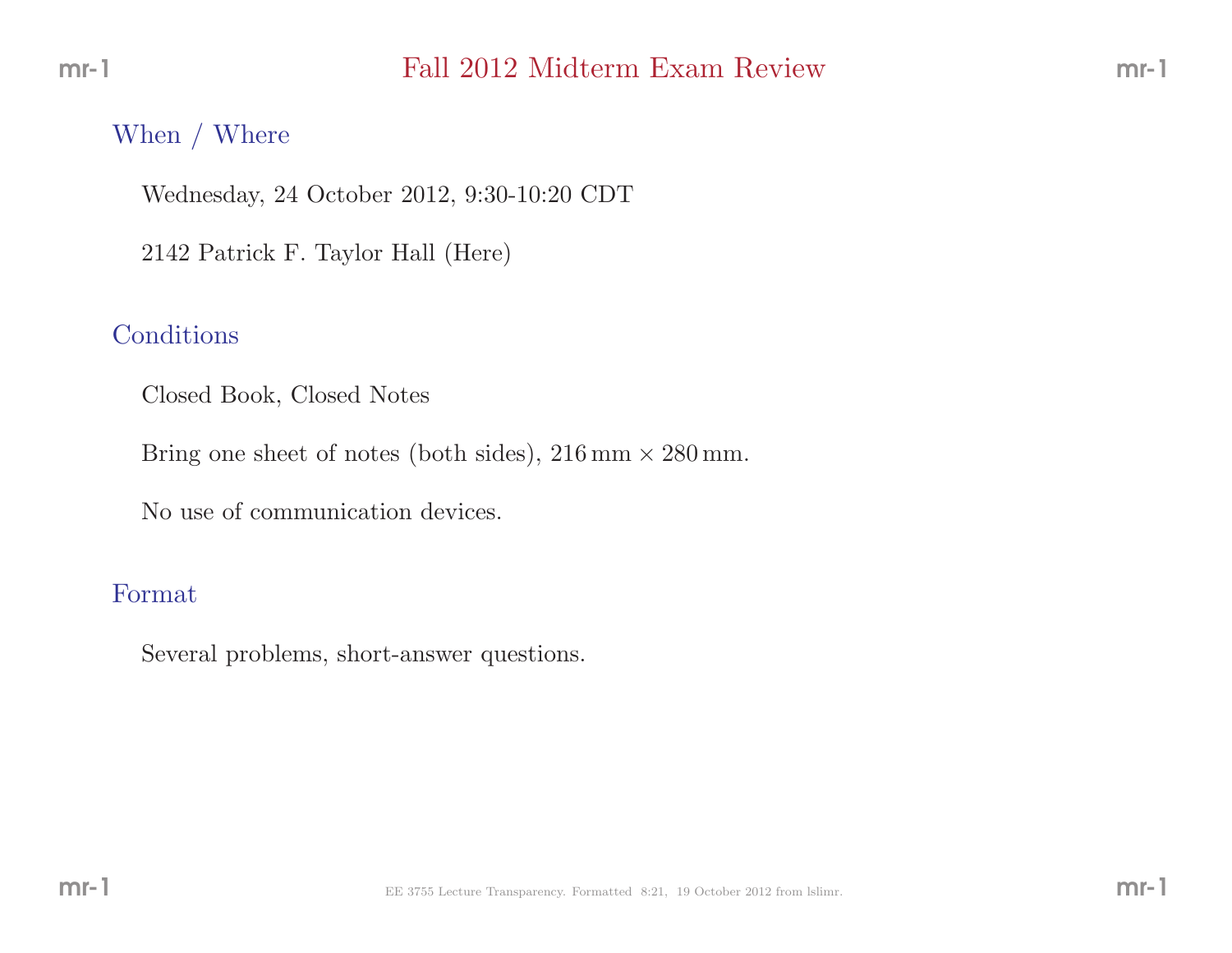#### Resources

Lecture "slides" used in class: http://www.ece.lsu.edu/ee3755/ln.html

Solved tests and homework:. http://www.ece.lsu.edu/ee3755/prev.html

#### Topics for Exam

Everything up to and including branch instructions.

Material in lecture slides and homework.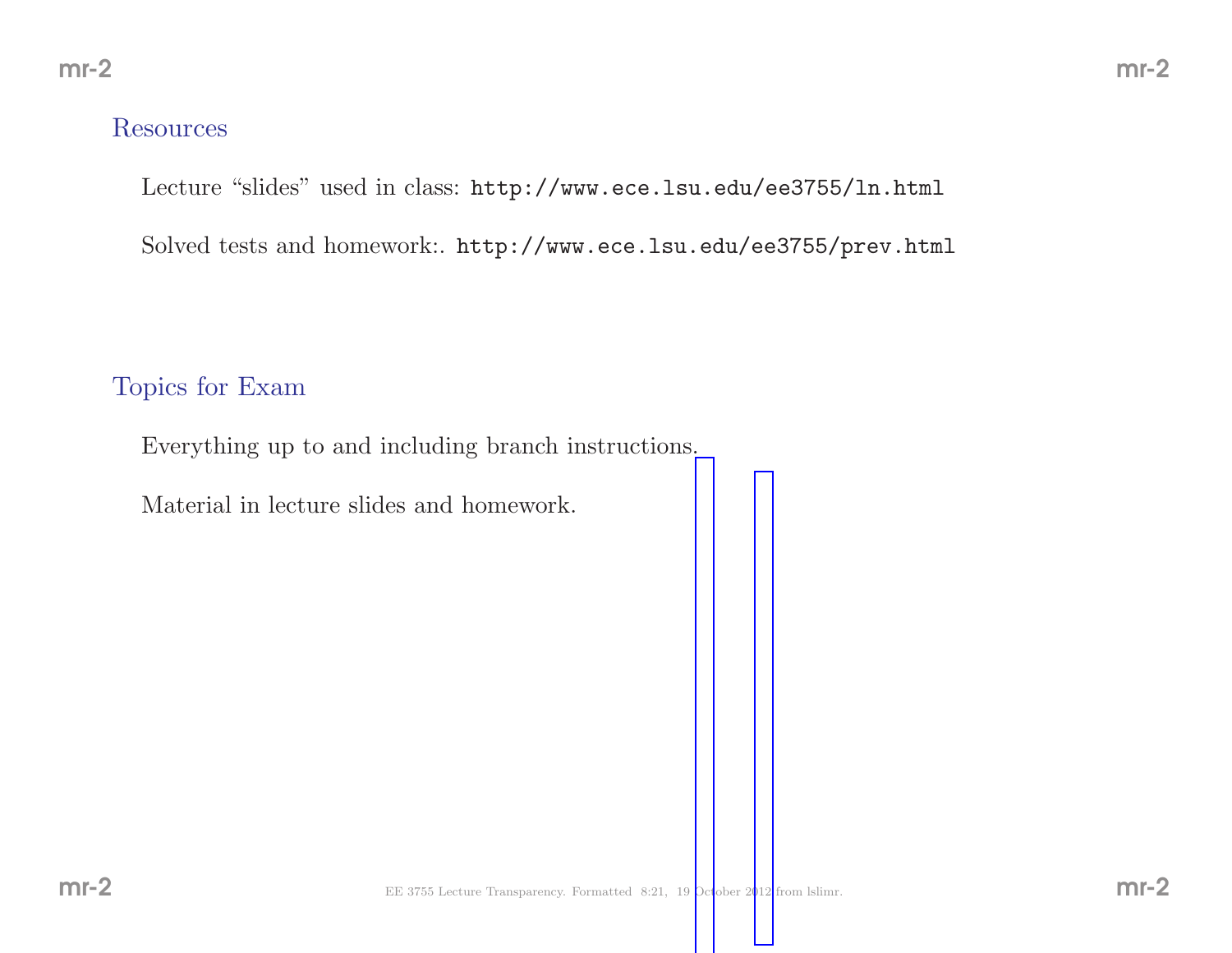#### Study Recommendations

Study this semester's homework assignments. Similar problems may appear on the exam.

 $Solve$  Old Problems—memorizing solutions **is not the same** as solving.

Following and understanding solutions **is not the same as** solving.

Use the solutions for brief hints and to check your own solutions.

#### Previous Midterms

Be sure to look at previous midterms.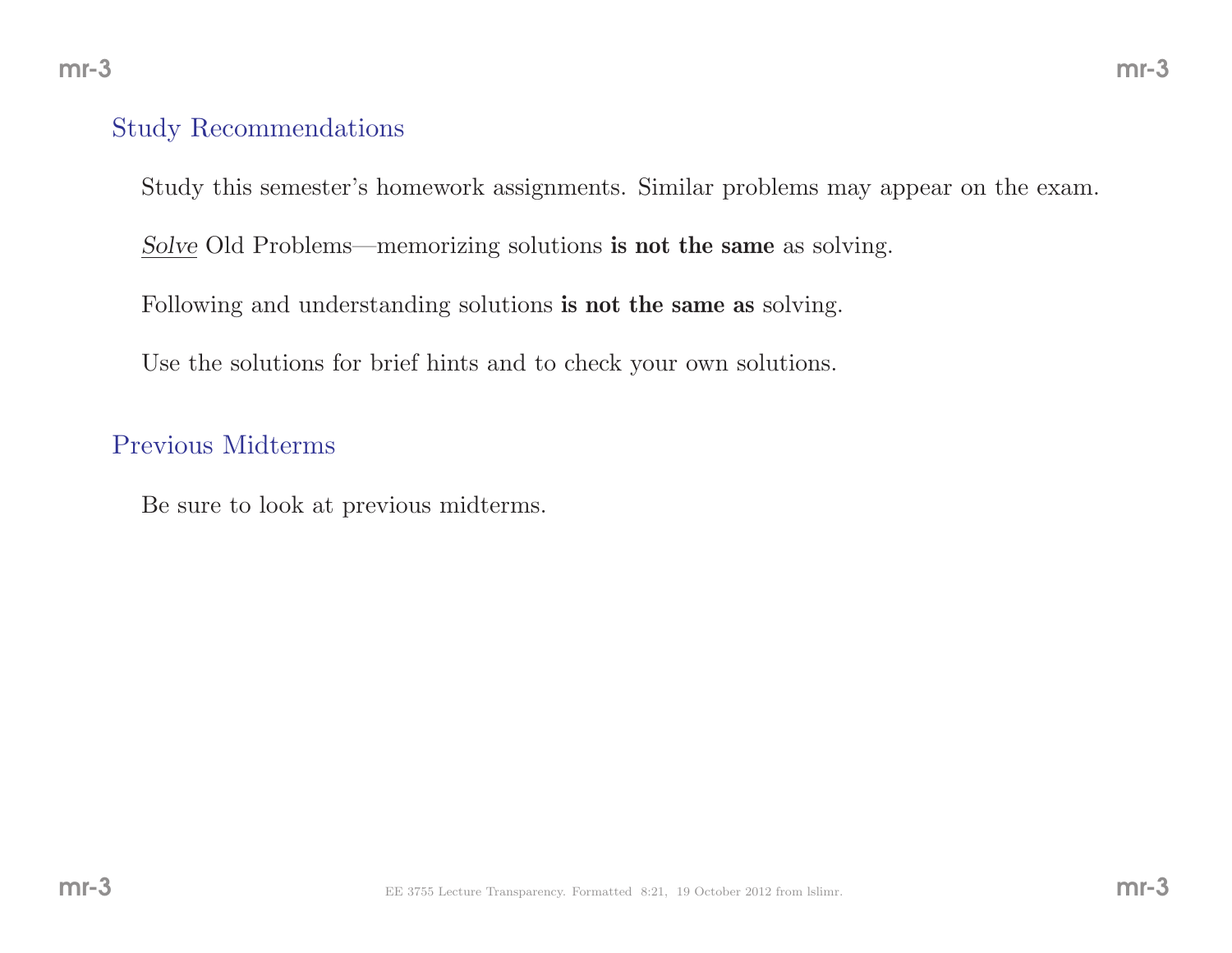## Verilog—Key Skills

Given <sup>a</sup> design in one form, write design in another:

Explicit Structural

Implicit Structural

Synthesizable Behavioral

Logic Diagram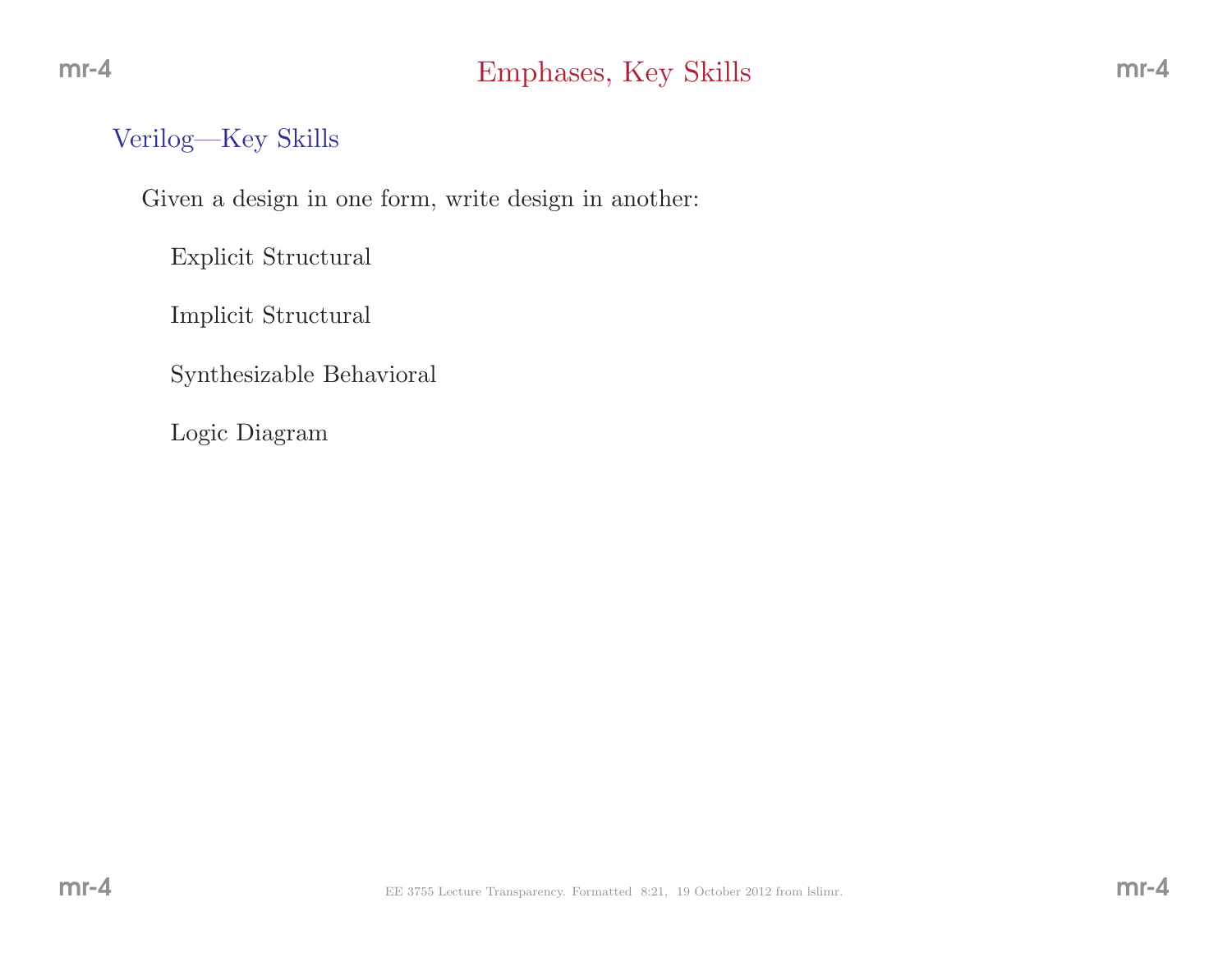Value Set

Know what **x** and **z** mean and how to generate and use them.

Modules and Instantiation

Continuous Assignment and Expressions

Implicit v. Explicit Structural Descriptions

Behavioral Code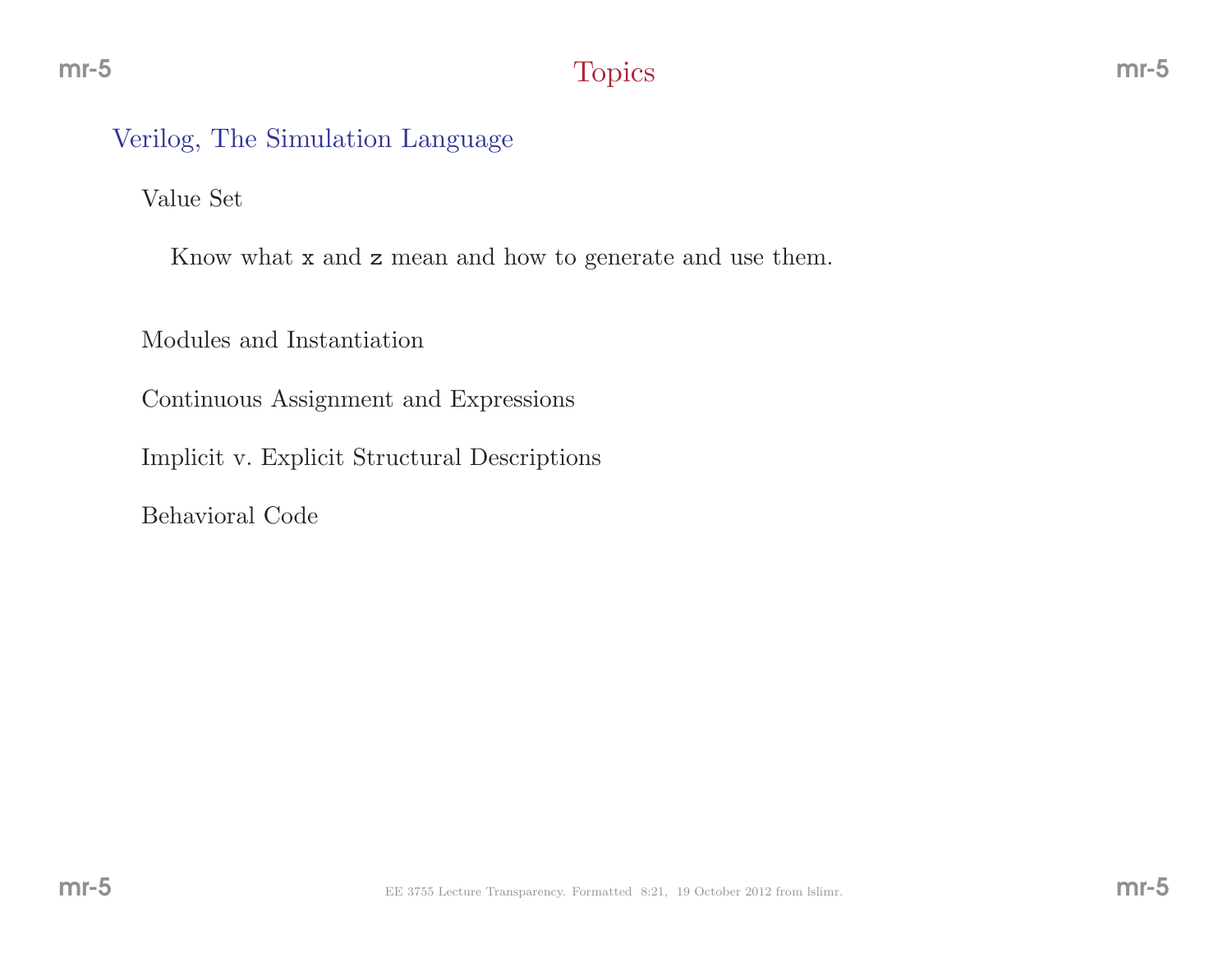## Verilog, Design Flow and Synthesis

HDL Terminology

Brown & Vranesic, Section 2.9

Design Flow

Inference and Libraries

Combinational Synthesis

Sequential Synthesis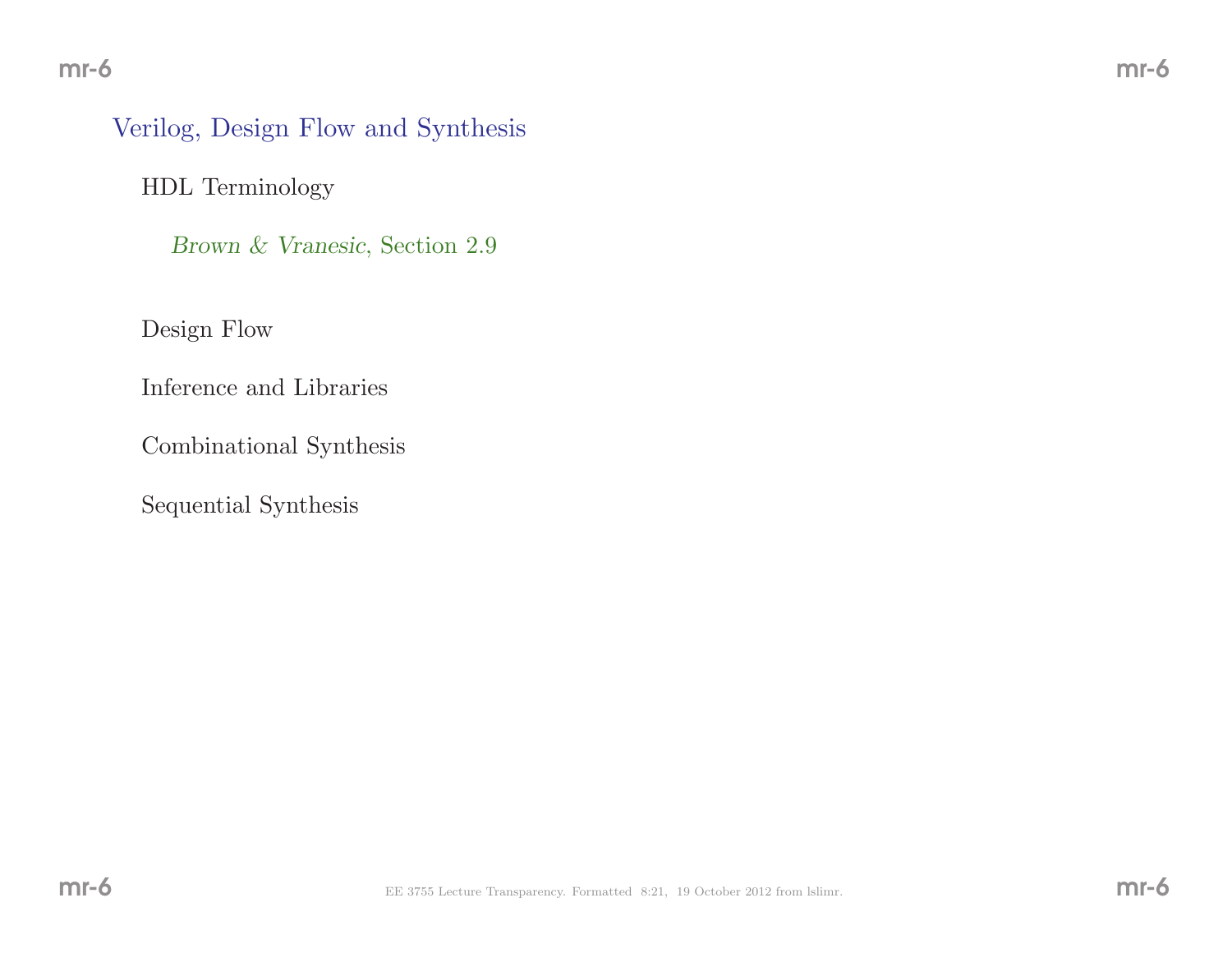## Computer Arithmetic

Integer Adders

Carry Lookahead

Brown & Vranesic, Section 5.4

Two-Level Adders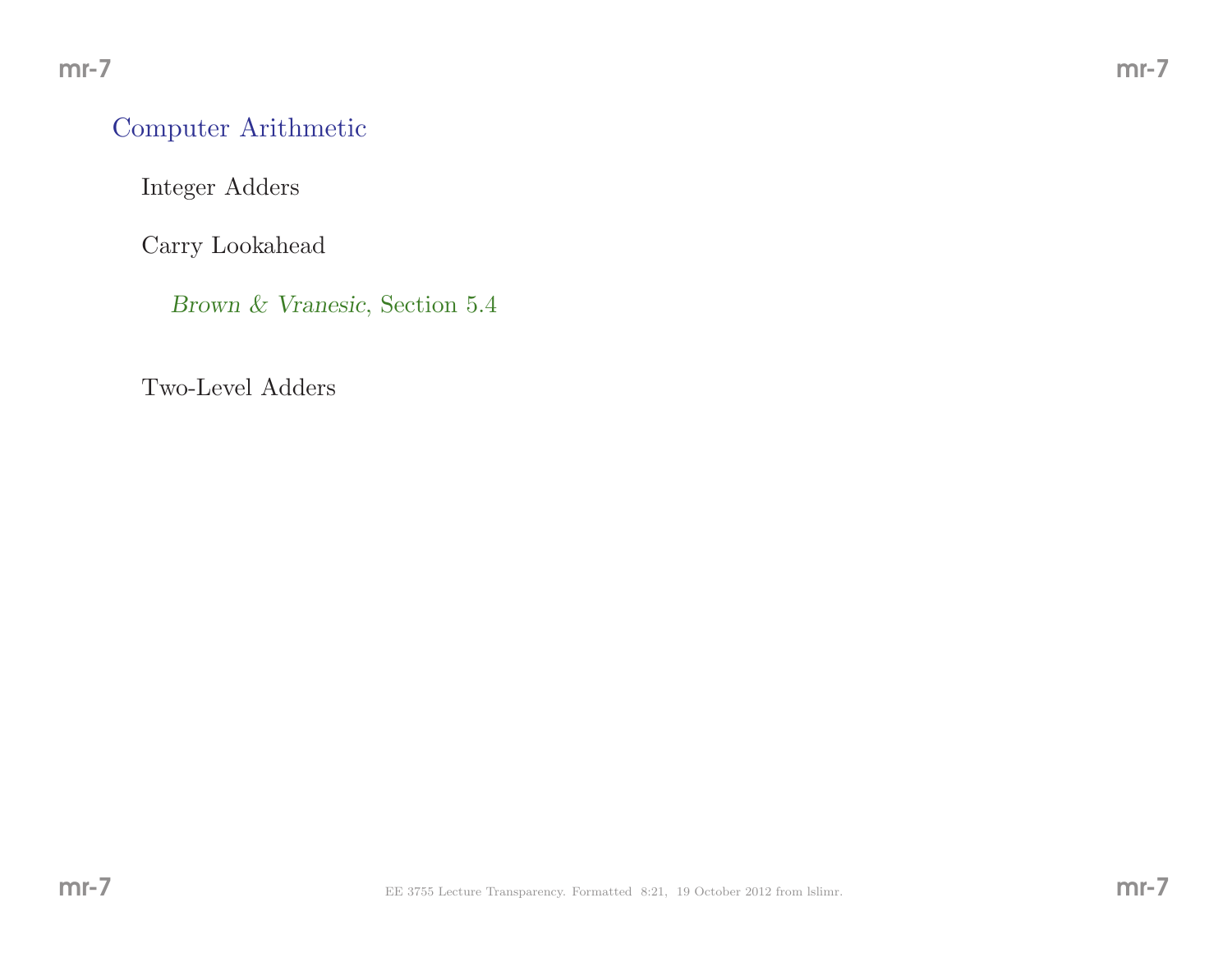#### Integer Multipliers

Patterson & Hennessy, 4th Ed., Section 3.3

Simple and streamlined multipliers.

Ordinary radix-n multiplier and Booth recoding multiplier.

Integer Dividers

Patterson & Hennessy, 4th Ed., Section 3.4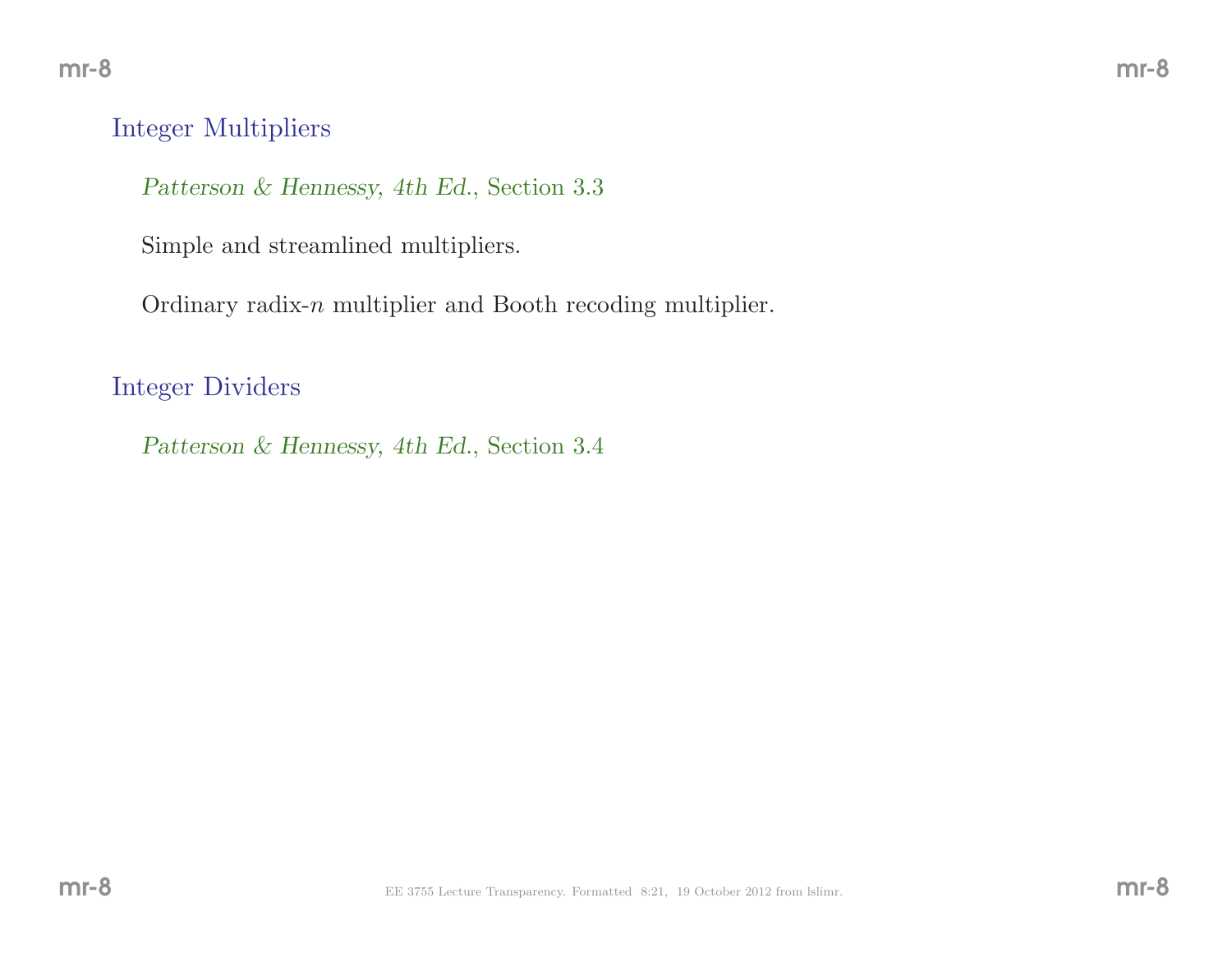## FP Arithmetic

Patterson & Hennessy, 4th Ed., Section 3.5

Working with numbers in binary scientific notation.

IEEE <sup>754</sup> Format

FP Adder